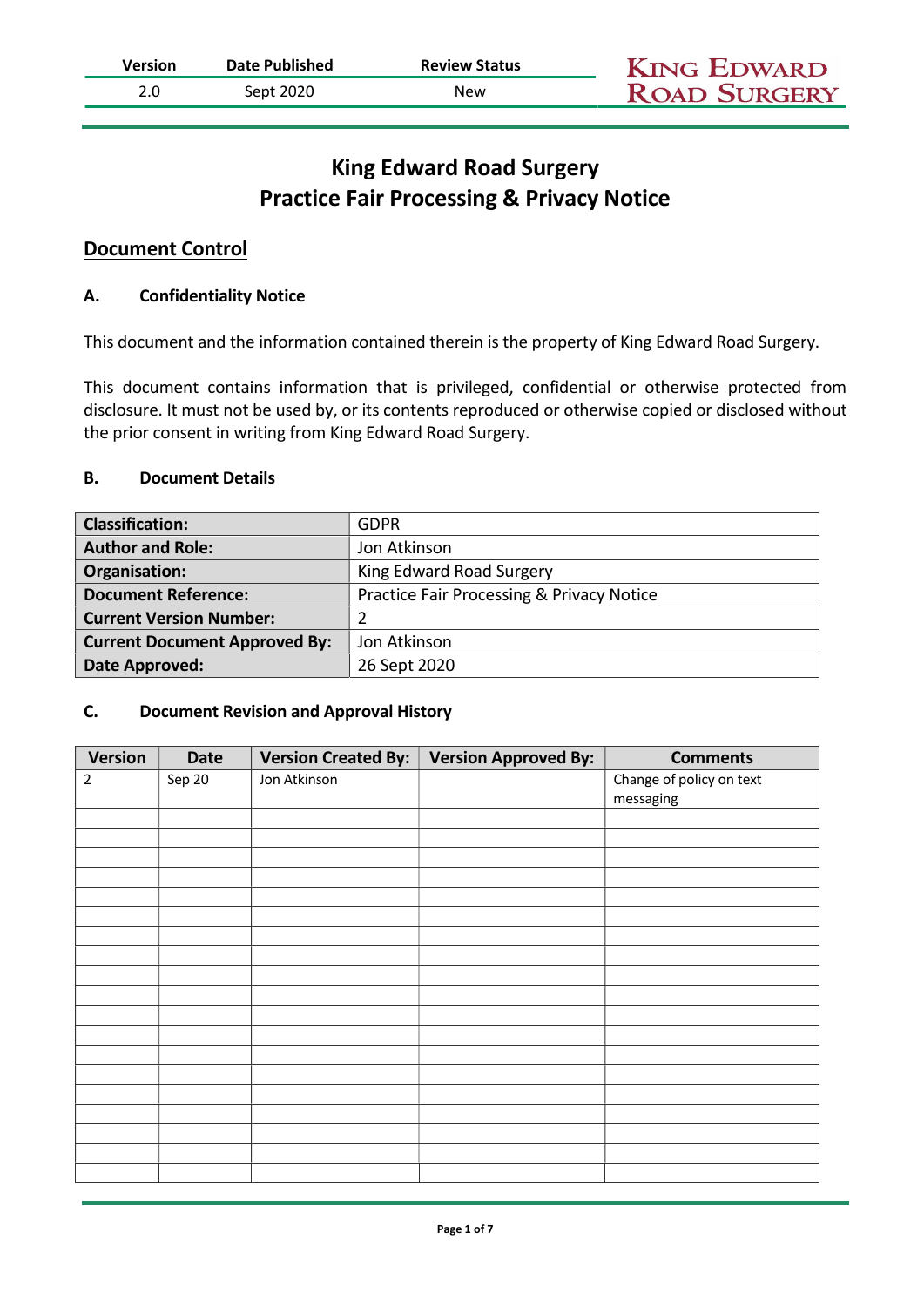# PRACTICE FAIR PROCESSING & PRIVACY NOTICE

# Your Information, Your Rights

Being transparent and providing accessible information to patients about how we will use your personal information is a key element of the Data Protection Act 2018 and the EU General Data Protection Regulations (GDPR).

The following notice reminds you of your rights in respect of the above legislation and how your GP Practice will use your information for lawful purposes in order to deliver your care and the effective management of the local NHS system.

This notice reflects how we use information for:

- The management of patient records
- Communication concerning your clinical, social and supported care
- Ensuring the quality of your care and the best clinical outcomes are achieved through clinical audit and retrospective review
- Participation in health and social care research
- The management and clinical planning of services to ensure that appropriate care is in place for our patients today and in the future

#### Data Controller

As your registered GP practice, we are the data controller for any personal data that we hold about you.

#### What information do we collect and use?

All personal data must be processed fairly and lawfully, whether is it received directly from you or from a third party in relation to the your care.

We will collect the following types of information from you or about you from a third party (provider organisation) engaged in the delivery of your care:

 'Personal data' meaning any information relating to an identifiable person who can be directly or indirectly identified from the data. This includes, but is not limited to, your name, date of birth, full postcode, address, next of kin and NHS number

#### And

 'Special category / sensitive data' such as medical history including details of appointments and contact with you, medication, emergency appointments and admissions, clinical notes, treatments, results of investigations, supportive care arrangements, social care status, race, ethnic origin, genetics and sexual orientation.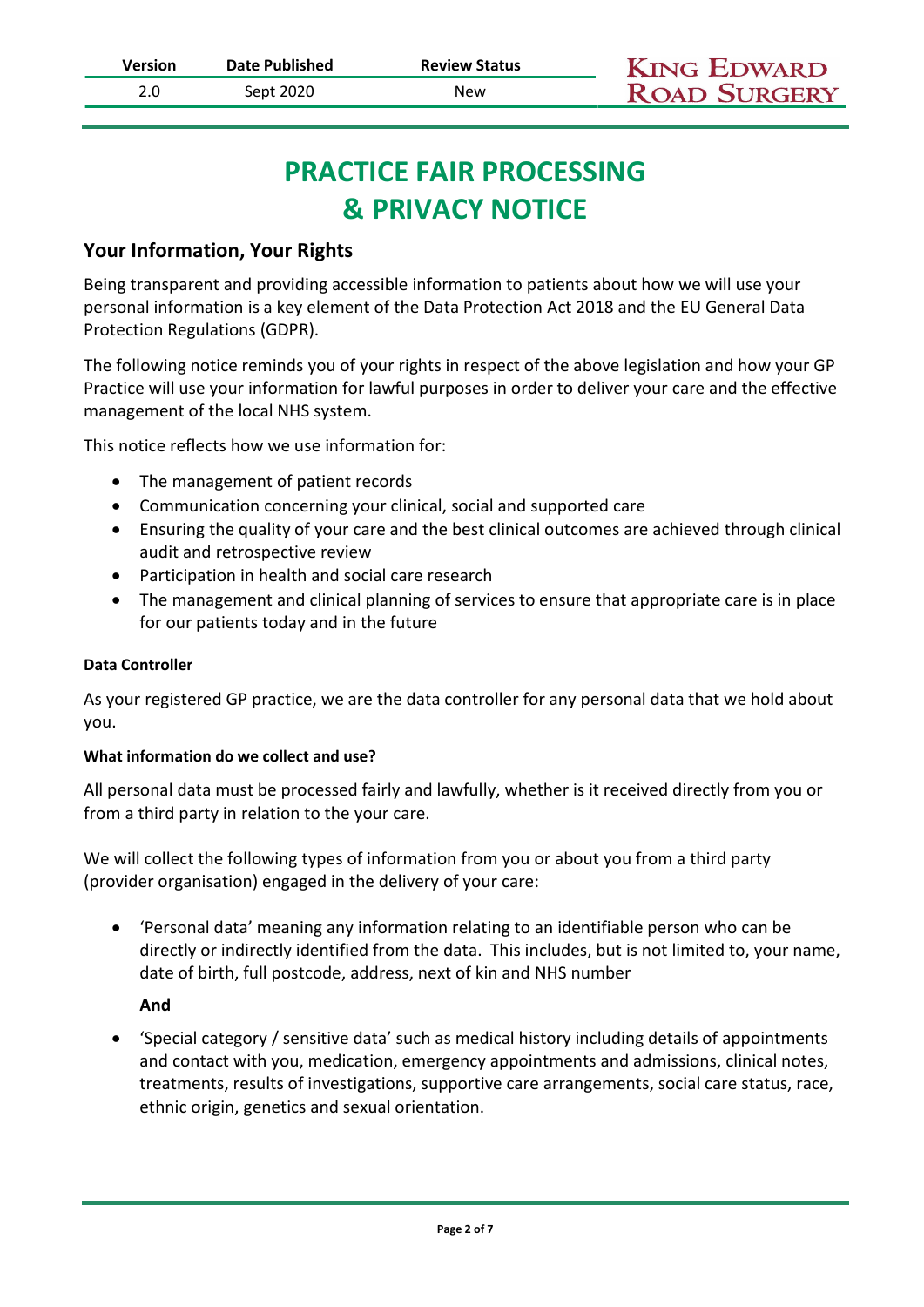| Date Published<br><b>Review Status</b><br>Version | <b>KING EDWARD</b>  |  |
|---------------------------------------------------|---------------------|--|
| Sept 2020<br>New                                  | <b>ROAD SURGERY</b> |  |

Your healthcare records contain information about your health and any treatment or care you have received previously (e.g. from an acute hospital, GP surgery, community care provider, mental health care provider, walk-in centre, social services). These records may be electronic, a paper record or a mixture of both. We use a combination of technologies and working practices to ensure that we keep your information secure and confidential.

# Why do we collect this information?

The NHS Act 2006 and the Health and Social Care Act 2012 invests statutory functions on GP Practices to promote and provide the health service in England, improve quality of services, reduce inequalities, conduct research, review performance of services and deliver education and training. To do this we will need to process your information in accordance with current data protection legislation to:

- Protect your vital interests
- Pursue our legitimate interests as a provider of medical care, particularly where the individual is a child or a vulnerable adult
- Perform tasks in the public's interest
- Deliver preventative medicine, medical diagnosis, medical research
- Manage the health and social care system and services

# How is the information collected?

Your information will be collected either electronically using secure NHS Mail or a secure electronic transferred over an NHS encrypted network connection. In addition physical information will be sent to your practice. This information will be retained within your GP's electronic patient record or within your physical medical records.

# Who will we share your information with?

In order to deliver and coordinate your health and social care, we may share information with the following organisations:

- Local GP Practices in order to deliver extended primary care services
- NHS / Trust Hospitals
- 111 and Out of Hours Service
- Local Social Services and Community Care services
- Voluntary Support Organisations commissioned to provide services by Nene CCG or Northamptonshire County Council

Your information will only be shared if it is appropriate for the provision of your care or required to satisfy our statutory function and legal obligations.

Your information will not be transferred outside of the European Union.

Whilst we might share your information with the above organisations, we may also receive information from them to ensure that your medical records are kept up to date and thus enabling your GP to provide the appropriate care.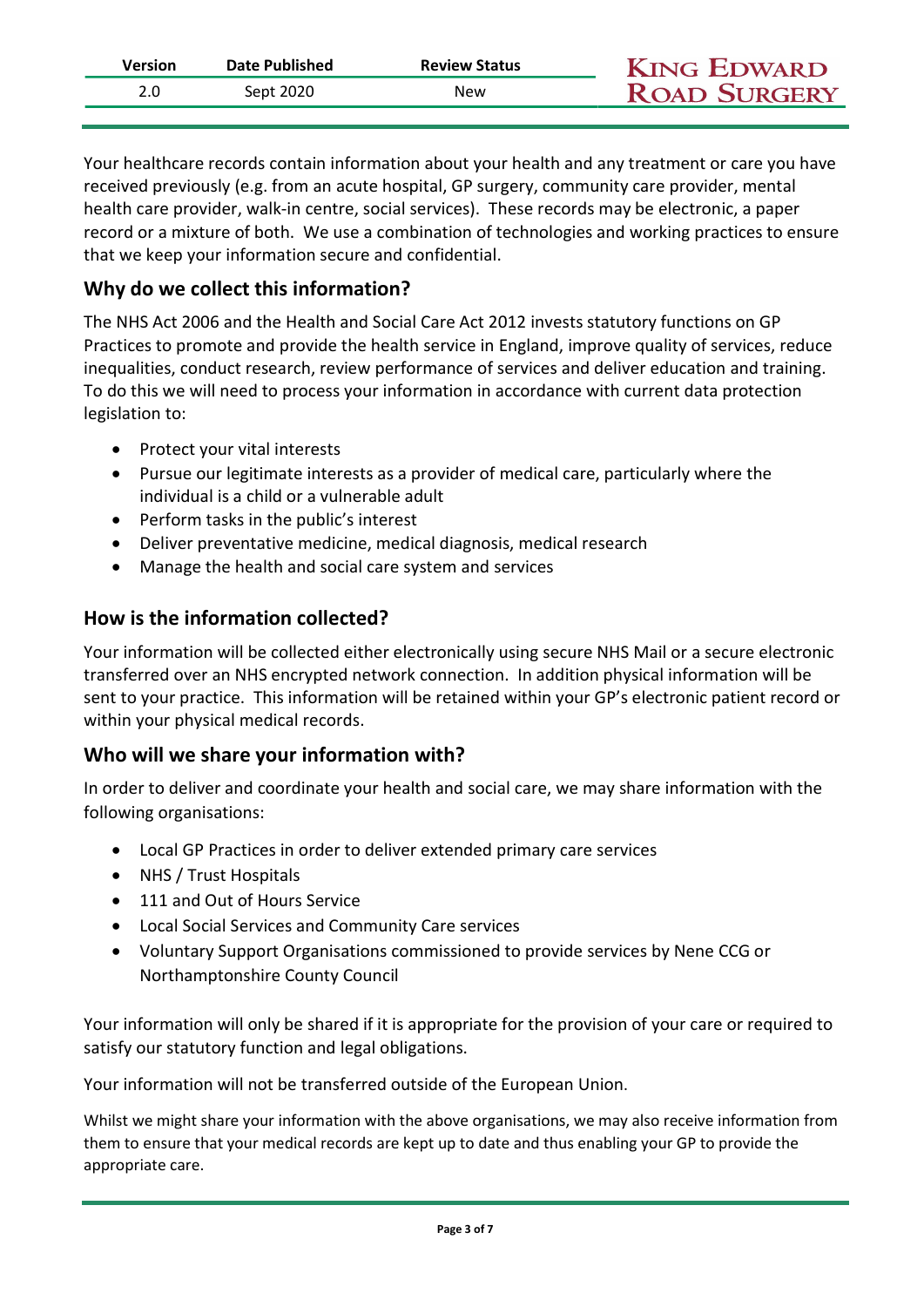| Version | Date Published | <b>Review Status</b> | <b>KING EDWARD</b>  |  |
|---------|----------------|----------------------|---------------------|--|
|         | Sept 2020      | New                  | <b>ROAD SURGERY</b> |  |
|         |                |                      |                     |  |

In addition we can receive data from NHS Digital (as directed by the Department of Health) such as the uptake of flu vaccinations and disease prevalence in order to assist us to improve "out of hospital care".

#### How do we maintain the confidentiality of your records?

We are committed to protecting your privacy and will only use information that has been collected lawfully. Every member of staff who works for a NHS organisation has a legal obligation to keep information about you confidential. We maintain our duty of confidentiality by conducting annual training and awareness, ensuring access to personal data is limited to the appropriate staff and information is only shared with organisations and individuals that have a legitimate and legal basis for access.

Information is not held for longer than is necessary. We will hold your information in accordance with the Records Management Code of Practice for Health and Social Care 2016.

## Consent and Objections

#### Do I need to give my consent?

The GDPR sets a high standard for consent. Consent means offering people genuine choice and control over how their data is used. When consent is used properly, it helps you build trust and enhance your reputation. However, consent is only one potential lawful basis for processing information. Therefore your GP Practice may not need to seek your explicit consent for every instance of processing and sharing your information, on the condition that the processing is carried out in accordance with this notice. Your GP Practice will contact you if they are required to share your information for any other purpose which is not mentioned within this notice. Your consent will be documented within your electronic patient record.

#### What will happen if I withhold my consent or raise an objection?

You have the right to withdraw your consent at any time for any particular instance of processing, provided consent is the legal basis for the processing. This can be done in writing to the Practice Manager.

Please contact your GP Practice for further information and to raise your objection.

#### Text messages

Prior to the introduction of the GDPR the Practice sought explicit patient consent for the use of their telephone numbers for text messaging. Since then, ICO has confirmed that explicit consent for our use of text messaging is unnecessary as we only use the method in support of the Practice's patient healthcare service.

Furthermore, the NHS have advised that because of the pandemic we must use text messaging as an essential tool in promoting actions and providing information, and to ensure good coverage we may not need to adhere to text consent policies.

Therefore in common the majority of NHS organisations our new policy is to use telephone numbers supplied by patients for text messages regarding their health and health promotion, without explicit consent.

Where patients have previously dissented or consented to text messages, we will abide by these choices, but where a patient was invited to give consent or dissent, but did not respond, we will now send text messages, though patients have the option to opt out of text messages any time.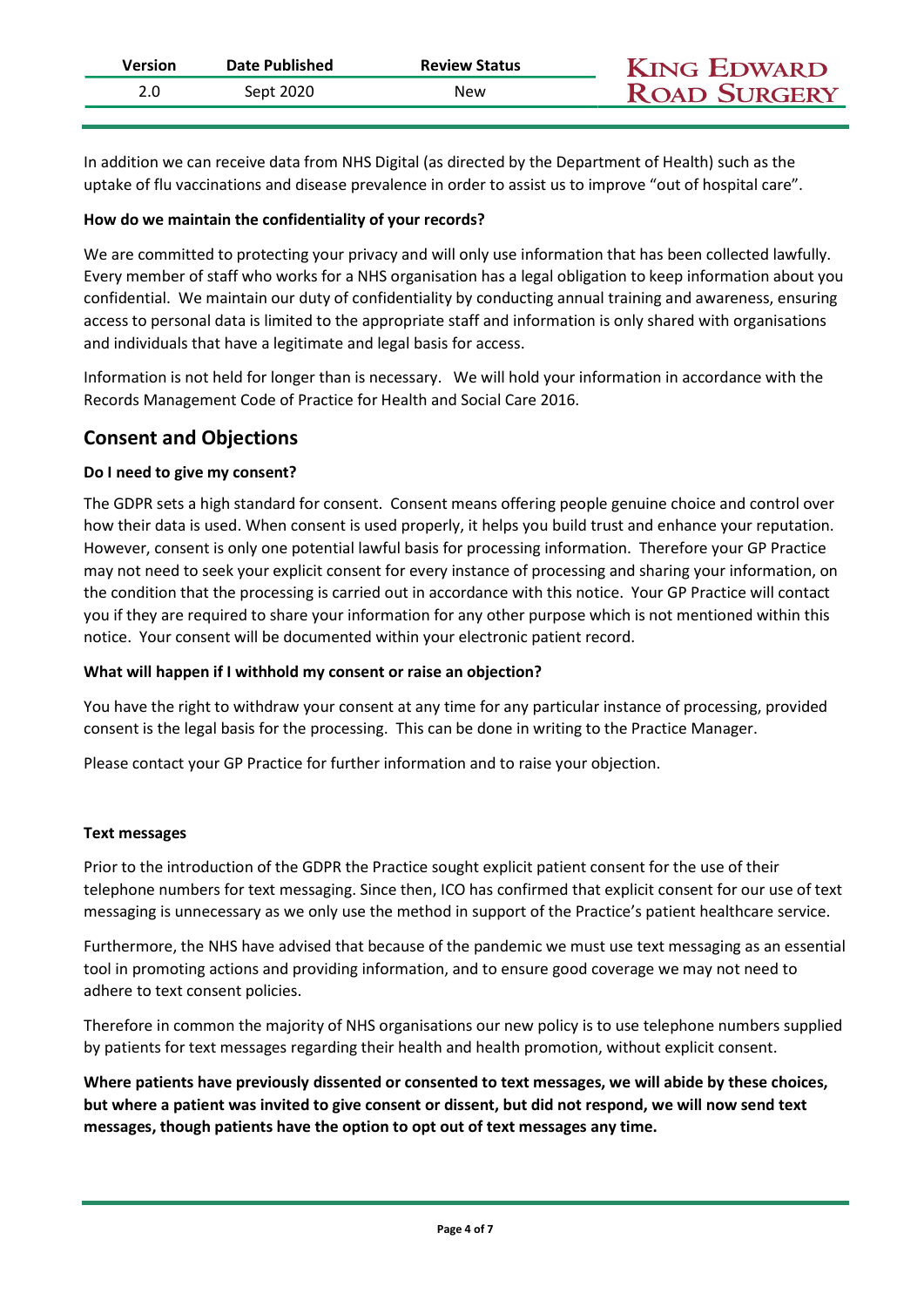| Version | Date Published | <b>Review Status</b> | <b>KING EDWARD</b>  |
|---------|----------------|----------------------|---------------------|
|         | Sept 2020      | New                  | <b>ROAD SURGERY</b> |

# Health Risk Screening / Risk Stratification

Health Risk Screening or Risk Stratification is a process that helps your GP to determine whether you are at risk of an unplanned admission or deterioration in health. By using selected information such as age, gender, NHS Number, diagnosis, existing long term condition(s), medication history, patterns of hospital attendances, admissions and periods of access to community care your GP will be able to judge if you are likely to need more support and care from time to time, or if the right services are in place to support the local population's needs.

To summarise;

Risk Stratification is used in the NHS to:

- Help decide if a patient is at a greater risk of suffering from a particular condition
- Prevent an emergency admission
- Identify if a patient needs medical help to prevent a health condition from getting worse
- Review and amend provision of current health and social care services

Your GP will use computer based algorithms, reports or calculations to identify their registered patients who are at most risk, with support from the local Commissioning Support Unit and/or a third party accredited Risk Stratification provider. The risk stratification contracts are arranged by the local CCG/Health Board in accordance with the current Section 251 Agreement. Neither the CSU nor your local CCG will at any time have access to your personal or confidential data. They will only act on behalf of your GP to organise the risk stratification service with appropriate contractual technical and security measures in place.

Your GP will routinely conduct the risk stratification process outside of your GP appointment. This process is conducted electronically and without human intervention. The resulting report is then reviewed by a multidisciplinary team of staff within the Practice. This may result in contact being made with you if alterations to the provision of your care are identified.

(A Section 251 Agreement is where the Secretary of State for Health and Social Care has granted permission for personal data to be used for the purposes of risk stratification, in acknowledgement that it would overburden the NHS to conduct manual reviews of all patient registers held by individual provider)

As mentioned above, you have the right to object to your information being used in this way. However, you should be aware that your objection may have a negative impact on the timely and proactive provision of your direct care. Please contact the Practice Manager to discuss how disclosure of your personal data can be limited.

# Sharing of Electronic Patient Records within the NHS

Electronic patient records are kept in most places where you receive healthcare. Our local electronic system enables your record to be shared with organisations involved in your direct care, such as:

- GP practices
- Community services such as district nurses, rehabilitation services, telehealth and out of hospital services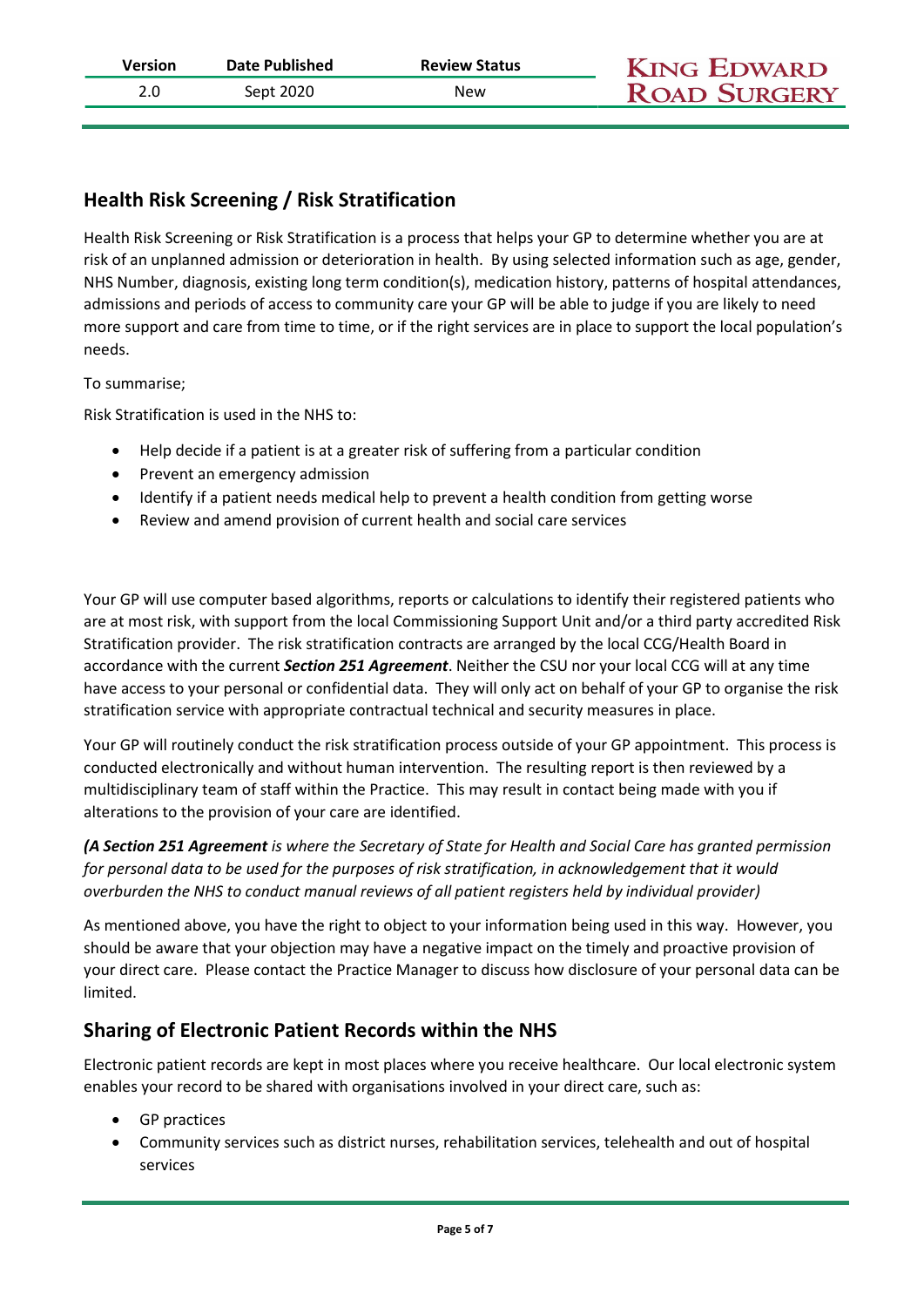| Version | Date Published | <b>Review Status</b> | <b>KING EDWARD</b>  |  |
|---------|----------------|----------------------|---------------------|--|
|         | Sept 2020      | New                  | <b>ROAD SURGERY</b> |  |
|         |                |                      |                     |  |

- Child health services that undertake routine treatment or health screening
- Urgent care organisations, minor injury units or out of hours services
- Community hospitals
- Palliative care hospitals
- Care Homes
- Mental Health Trusts
- **•** Hospitals
- Social Care organisations
- Pharmacies

In addition, NHS England have implemented the Summary Care Record which contains information including medication you are taking and any bad reactions to medication that you have had in the past.

In most cases, particularly for patients with complex conditions and care arrangements, the shared electronic health record plays a vital role in delivering the best care and a coordinated response, taking into account all aspects of a person's physical and mental health. Many patients are understandably not able to provide a full account of their care, or may not be in a position to do so. The shared record means patients do not have to repeat their medical history at every care setting.

Your record will be automatically setup to be shared with the organisations listed above. However, you have the right to ask your GP to disable this function or restrict access to specific elements of your record. This will mean that the information recorded by your GP will not be visible at any other care setting.

You can also reinstate your consent at any time by giving your permission to override your previous dissent.

### Invoice Validation

If you have received treatment within the NHS, the local Commissioning Support Unit (CSU) may require access to your personal information to determine which Clinical Commissioning Group (CCG) is responsible for payment for the treatment or procedures you have received. Information such as your name, address, date of treatment and associated treatment code may be passed onto the CSU to enable them to process the invoice. These details are held in a secure environment and kept confidential. This information is only used to validate invoices in accordance with the current Section 251 Agreement and will not be shared for any further commissioning purposes.

# Your Right of Access to Your Records

The Data Protection Act and General Data Protection Regulations allows you to find out what information is held about you including information held within your medical records, either in electronic or physical format. This is known as the "right of subject access". If you would like to have access to all or part of your records, you can make a request in writing to the organisation that you believe holds your information. This can be your GP, or a provider that is or has previously delivered your treatment and care. You should also be aware that some details within your health records may be exempt from disclosure. However, this will in the interests of your wellbeing or to protect the identity of a third party. If you would like access to your GP record please submit your request in writing to:

King Edward Road Surgery Christchurch Medical centre